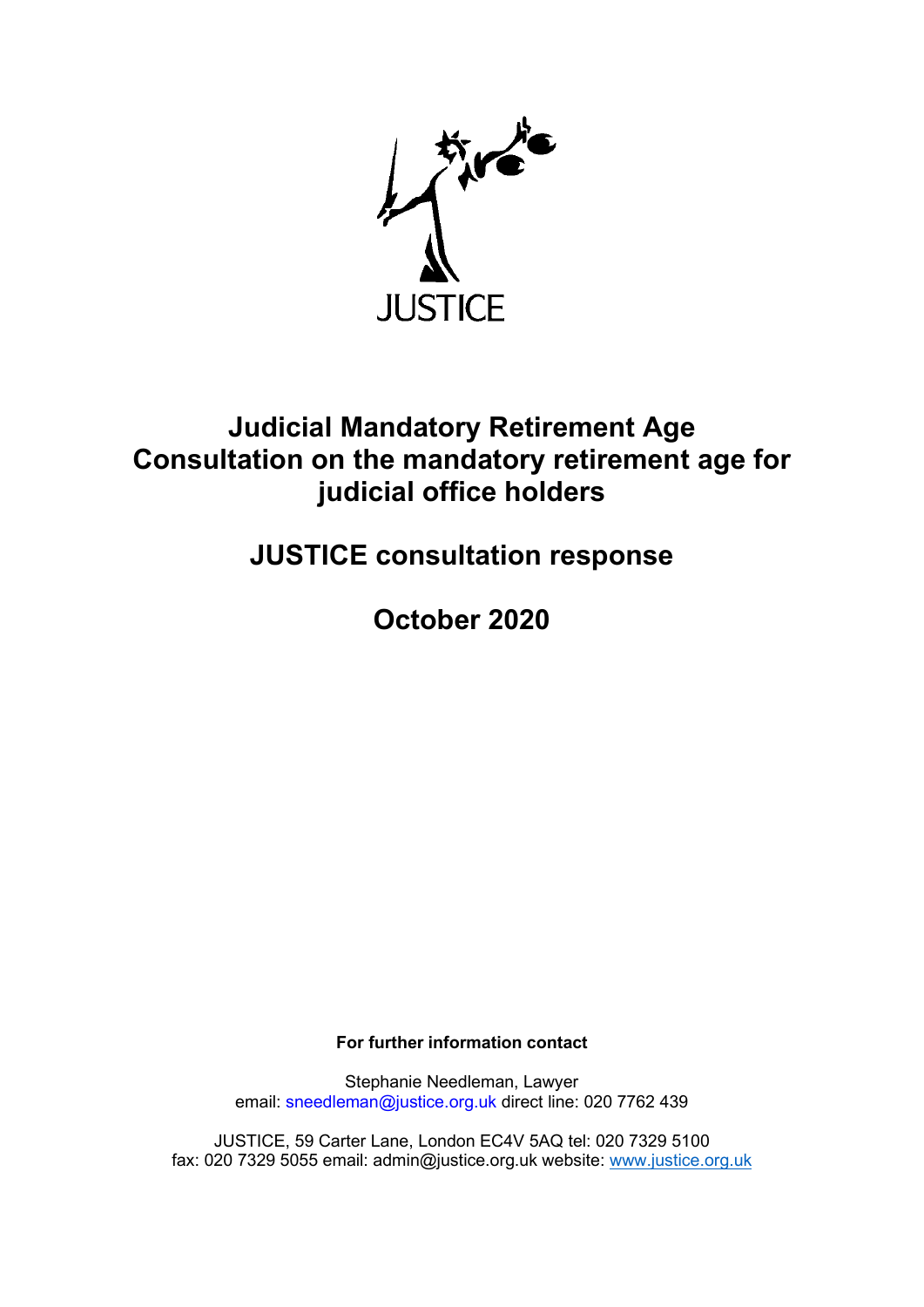- 1. JUSTICE is an all-party law reform and human rights organisation working to strengthen the justice system – administrative, civil and criminal – in the United Kingdom. It is the UK section of the International Commission of Jurists. Established in 1957, our vision is of fair, accessible and efficient legal processes, in which the individual's rights are protected, and which reflect the country's international reputation for upholding and promoting the rule of law.
- 2. This briefing responds to the Ministry of Justice's consultation on whether to raise the mandatory retirement age ("MRA") for judicial office holders and, if so, to what age (the "Consultation").
- 3. JUSTICE has long worked on the effective operation of the judiciary, publishing key reports in 1972 and 1992. The latter of these reports proposed a body very similar to what became the Judicial Appointment Commission. In 2017, we published a report looking specifically at the lack of diversity in the judiciary and making recommendations for ways to improve it. Most recently, in January 2020, we published an update to our 2017 report; this assessed the progress that had been made since 2017, outlined areas that remain of critical concern and made further recommendations for improving judicial diversity.
- 4. We are therefore particularly concerned about the potential impacts of increasing the MRA on the diversity of the judiciary. We have therefore limited our response to this issue, which will be relevant to questions 3A, 3B, 4A, 4B, 6A, 6B.
- 5. We are pleased that the Consultation recognises the need to promote opportunity and diversity through the steady flow of new appointees. And that promotion of judicial diversity is one of the stated objectives for setting the MRA.
- 6. We also recognise the issues with recruitment shortfalls, particularly for the High Court, Circuit and District benches as well as magistrates. However, we are concerned that raising the mandatory retirement age will have an adverse impact on the diversity of the judiciary for the following reasons.
- 7. As recognised in the Consultation document and equality statement, raising the MRA is likely to have an impact on judicial diversity because new appointees to judicial office tend to be more diverse than older incumbents. If the MRA is raised this will result in some incumbents remaining in post longer, resulting in fewer opportunities for the appointment of new, and likely more diverse, judges. It was for this reason that JUSTICE supported the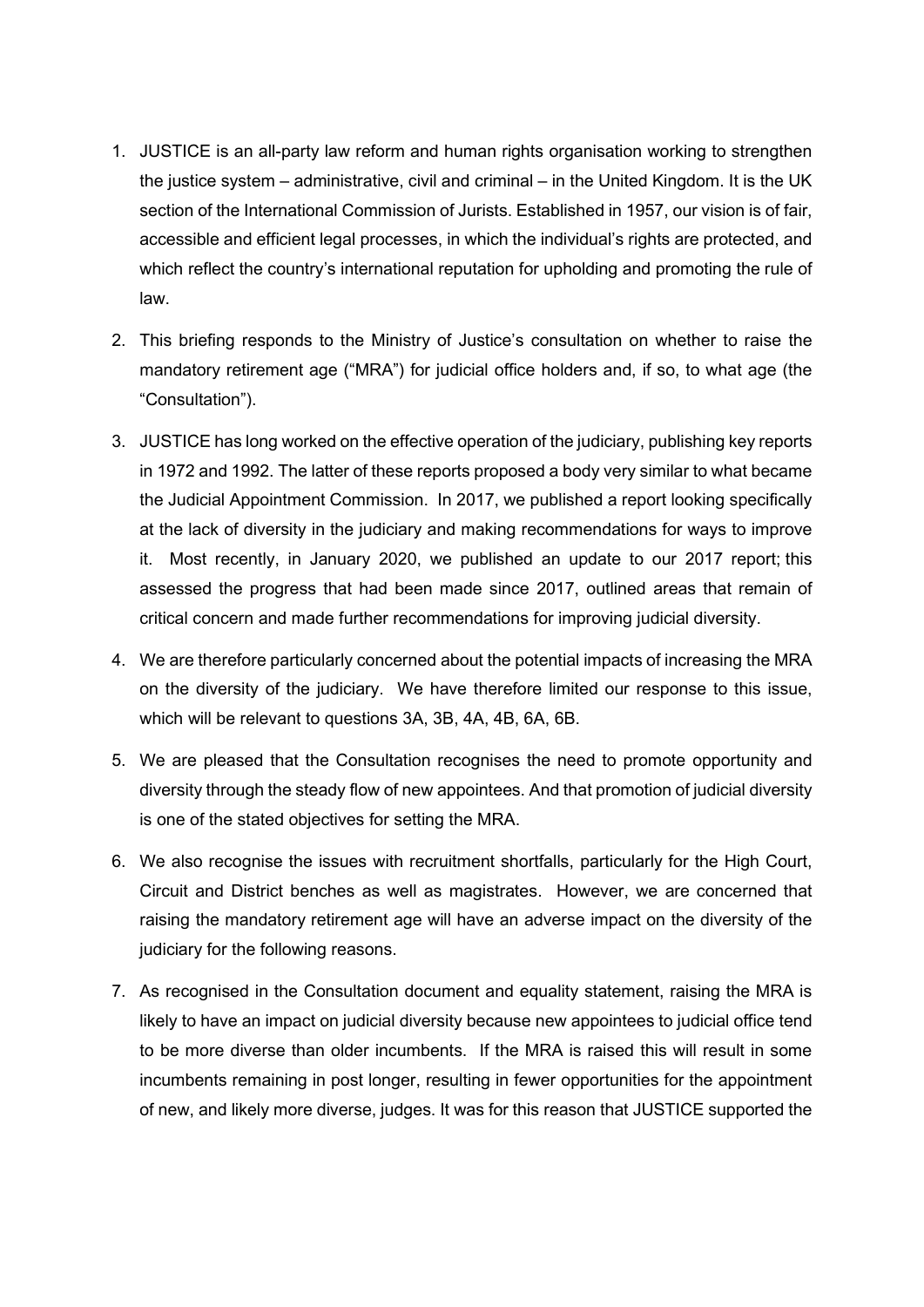2016 proposal in the 'Modernising Judicial Terms and Conditions' consultation for single non-renewable fixed term appointments to Recorder and Deputy High Court Judge.<sup>1</sup>

- 8. We note that the Consultation emphasises the fact that the impact of raising the MRA on judicial diversity is on diversity growth. Despite some improvements in recent years, progress in improving judicial diversity has been slow and the UK's judiciary remains undiverse. This cannot continue; a diverse judiciary is crucial as a matter of legitimacy, quality and fairness. Therefore, in our view, any measure that adversely impacts on diversity growth is a significant issue.
- 9. The equality statement states that a very small proportion of judicial office holders would remain until the higher MRA, assuming future retirement behaviour will mirror current behaviour. However, it is also acknowledged that future changes to remuneration or working conditions could change these behaviours. We note that there is a current consultation on changes to the judicial pension scheme which, if implemented, may well make it more attractive for judicial office holders to remain in post for longer.<sup>2</sup> This would increase the adverse impact on diversity as the older, less diverse judges remain in their positions for longer.
- 10. The focus of JUSTICE's work on judicial diversity has been in respect of the senior judiciary, where the lack of diversity is most acute. We are therefore particularly concerned that the impact on diversity will likely be felt most acutely in respect of Recorders – a key feeder role for the senior judiciary; six per cent of Recorders aged 65 and above are women compared with 42 per cent of recent recruits.<sup>3</sup>
- 11. We note that in relation to ethnicity the Ministry of Justice's analysis shows that there will be minimal impact on diversity.<sup>4</sup> This is because of the shockingly low proportion of both older judicial office holders and recent recruits who are non-white. In fact, in respect of Deputy High Court Judges, the office holders aged 65 or above are more diverse than the recent recruits.

<sup>&</sup>lt;sup>1</sup> JUSTICE, Modernising Judicial Terms and Conditions, JUSTICE consultation response (November 2016) available at https://justice.org.uk/wp-content/uploads/2016/11/JUSTICE-Modernising-Judicial-Terms-and-Conditions-29-Nov-16-final.pdf

 $2$  Para 52 of the Consultation states, "If the MRA for judges were to be increased, judges would increase the net value of their pension if they remained in service until reaching the new, higher MRA. This is because scheme members would gain from the effect of extra accrual and, under the reformed scheme, judges would not be impacted by the service cap or lifetime tax allowance if they were to work to the increased MRA."

<sup>&</sup>lt;sup>3</sup> Equality Statement, Annex B: Female proportion of retiring JOHs and new entrants.

<sup>4</sup> Equality Statement, Annex C: Breakdown of race of retiring JOHs and new entrants.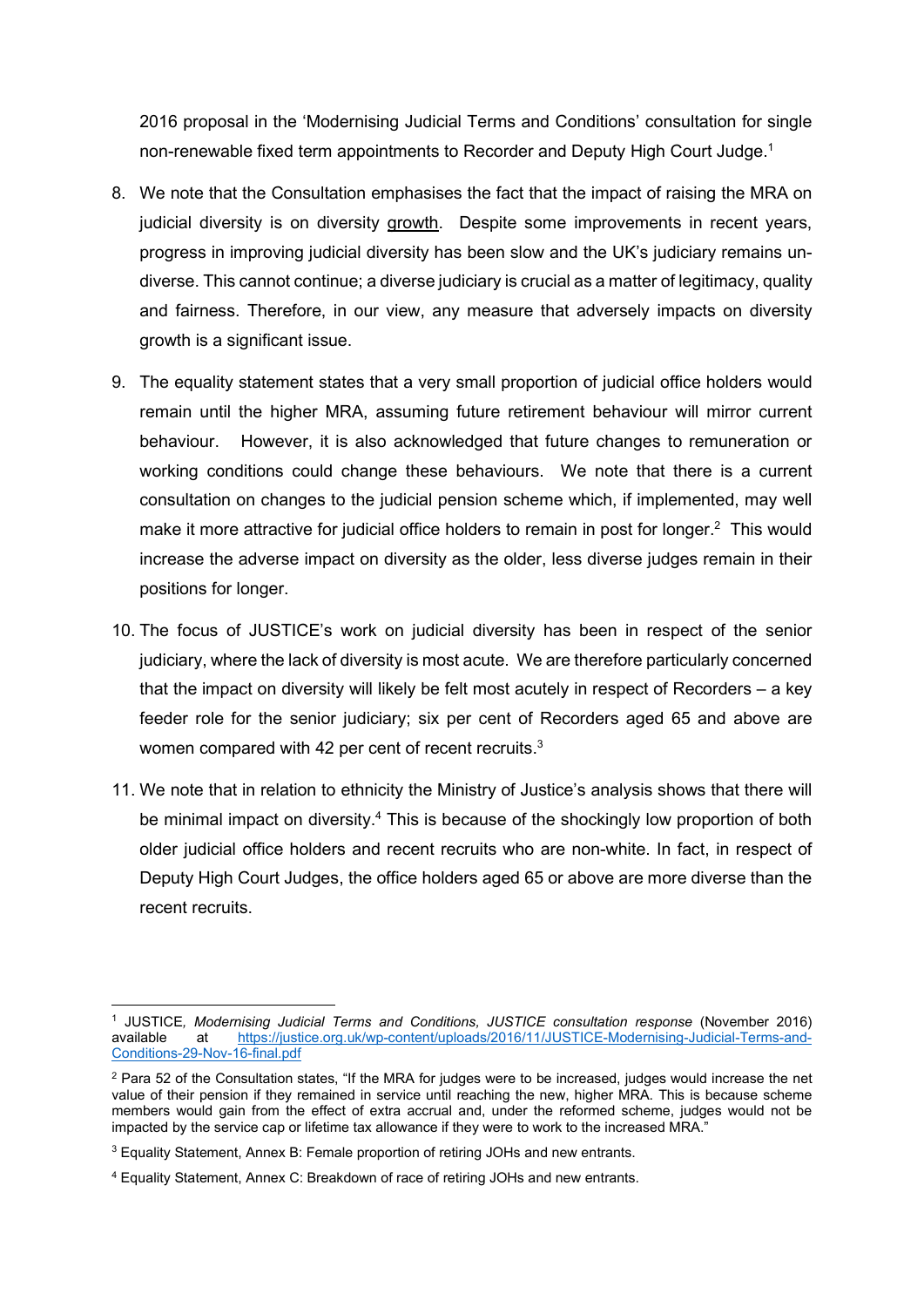- 12. However, comparing the diversity of older judicial office holders with recent recruits alone does not provide the whole picture in respect of judicial diversity. The modelling done by the Ministry of Justice assumes that the diversity of new appointments remains static.<sup>5</sup> However, it looks at the impact on judicial diversity in the medium-long term, which is considered to be within 10 years of implementation. Given that the Judicial Appointments Commission, senior judiciary and legal profession have all expressed their commitment to a diverse judiciary, we would hope that the diversity of new appointees drastically improves from that of recent recruits. If it does, then the impact on judicial diversity would be greater.
- 13. In our 2017 report *Increasing Judicial Diversity*,<sup>6</sup> three of our key recommendations were:
	- a. the introduction of targets with 'teeth' i.e. targets for selection bodies, with the 'teeth' being obligations to comply and/or explain, reporting on progress to the Justice Select Committee;
	- b. the creation of "appointable pools" i.e. talent pools of people who are deemed to have met the very high standard of appointability for the relevant post. When judicial vacancies arose, candidates would be selected from the pool, taking into account institutional needs, including that of greater diversity - meaning that diverse candidates would be given priority appointments; and
	- c. creating an upward judicial career path.

An increase in the MRA would make these recommendations harder to implement and less effective methods of increasing judicial diversity, as judges staying longer in post would mean fewer recruitment opportunities and a slower path to more senior posts.

14. We acknowledge that in theory the MRA could have a positive impact on diversity by providing greater opportunity for those who have taken longer to gain the experience necessary for judicial office, for example, because they took a career break, worked part time or faced structural barriers to career progression in private practice. However, in practice, our analysis of judicial appointments to the Circuit bench and High Court bench, released in February 2020, reveals that in recent years women have been appointed to these courts more swiftly and with less experience than male counterparts. Whilst more evidence is needed to fully understand this potential impact on diversity, our analysis

<sup>5</sup> Consultation, para 77.

<sup>6</sup> JUSTICE, Increasing Judicial Diversity (April 2017), available at https://justice.org.uk/wpcontent/uploads/2017/04/JUSTICE-Increasing-judicial-diversity-report-2017-web.pdf.